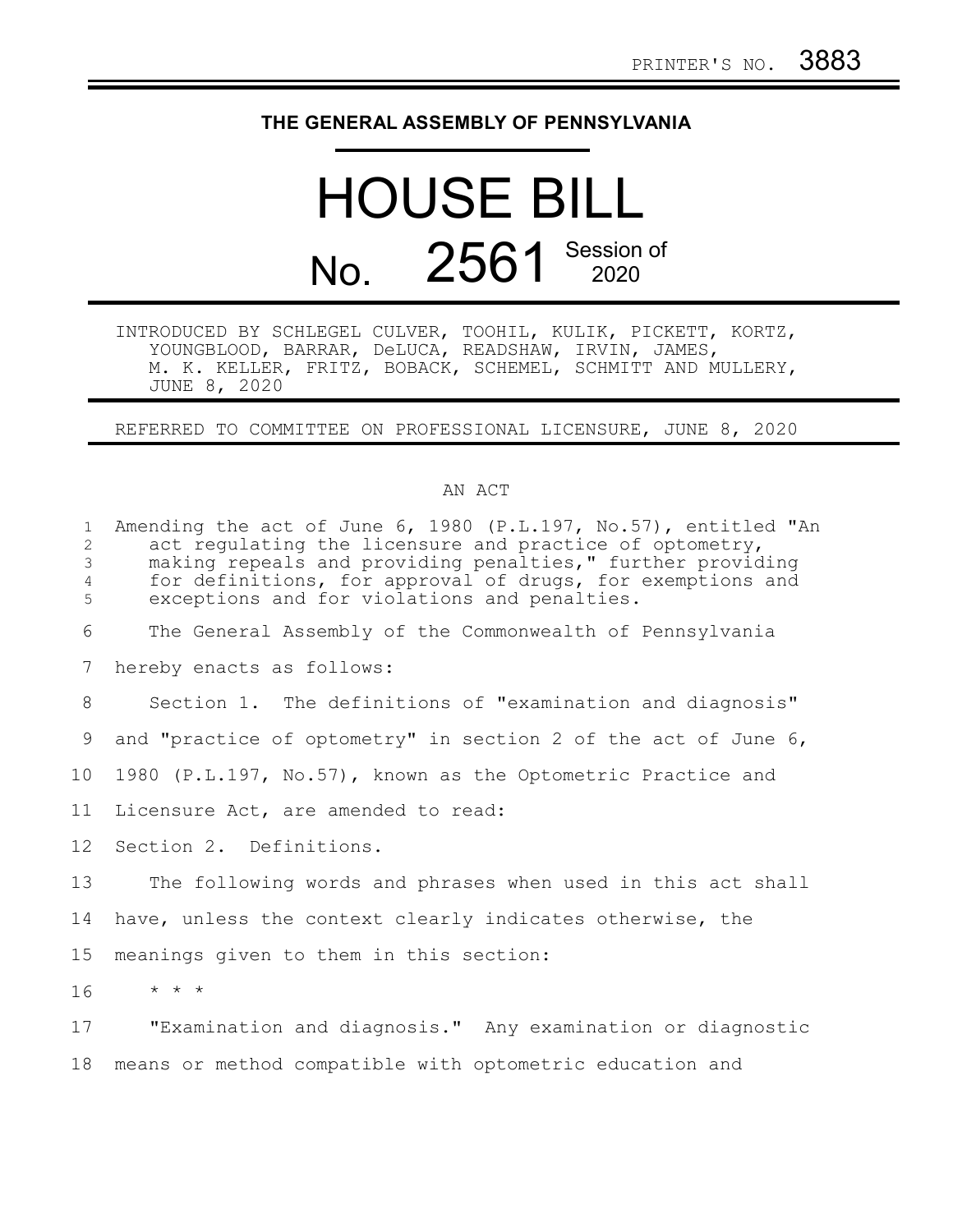professional competence. The term shall encompass the use of pharmaceutical agents approved by the Food and Drug Administration and published in the Code of Federal Regulations for diagnostic purposes [classified as], including miotics, mydriatics, cycloplegics, topical anesthetics and dyes when applied topically to the eye, [which pharmaceutical agents shall be approved by the Secretary of Health as provided in section 4.3 and,] subject to the rules and regulations of the board, provided however that with respect to optometrists licensed before March 1, 1974, only such optometrists who have satisfactorily completed a course in pharmacology as it applies to optometry, with particular emphasis on the topical application of diagnostic pharmaceutical agents to the eye, approved by the board shall be permitted to use diagnostic pharmaceutical agents topically in the practice of optometry. \* \* \* 1 2 3 4 5 6 7 8 9 10 11 12 13 14 15 16

"Practice of optometry." 17

(1) The use of any and all means or methods for the examination, diagnosis, prevention and treatment of all conditions of the human visual system [and shall include the examination for, and adapting and fitting of, any and all kinds and types of lenses including contact lenses]. The term shall include: 18 19 20 21 22 23

(i) The examination for, and adapting and fitting of, any and all kinds and types of lenses, including contact lenses. 24 25 26

(ii) The administration and prescription of all legend and nonlegend drugs approved by the board in section 4.3 for the treatment of diseases and conditions affecting the eye and adnexa, including codeine and 27 28 29 30

20200HB2561PN3883 - 2 -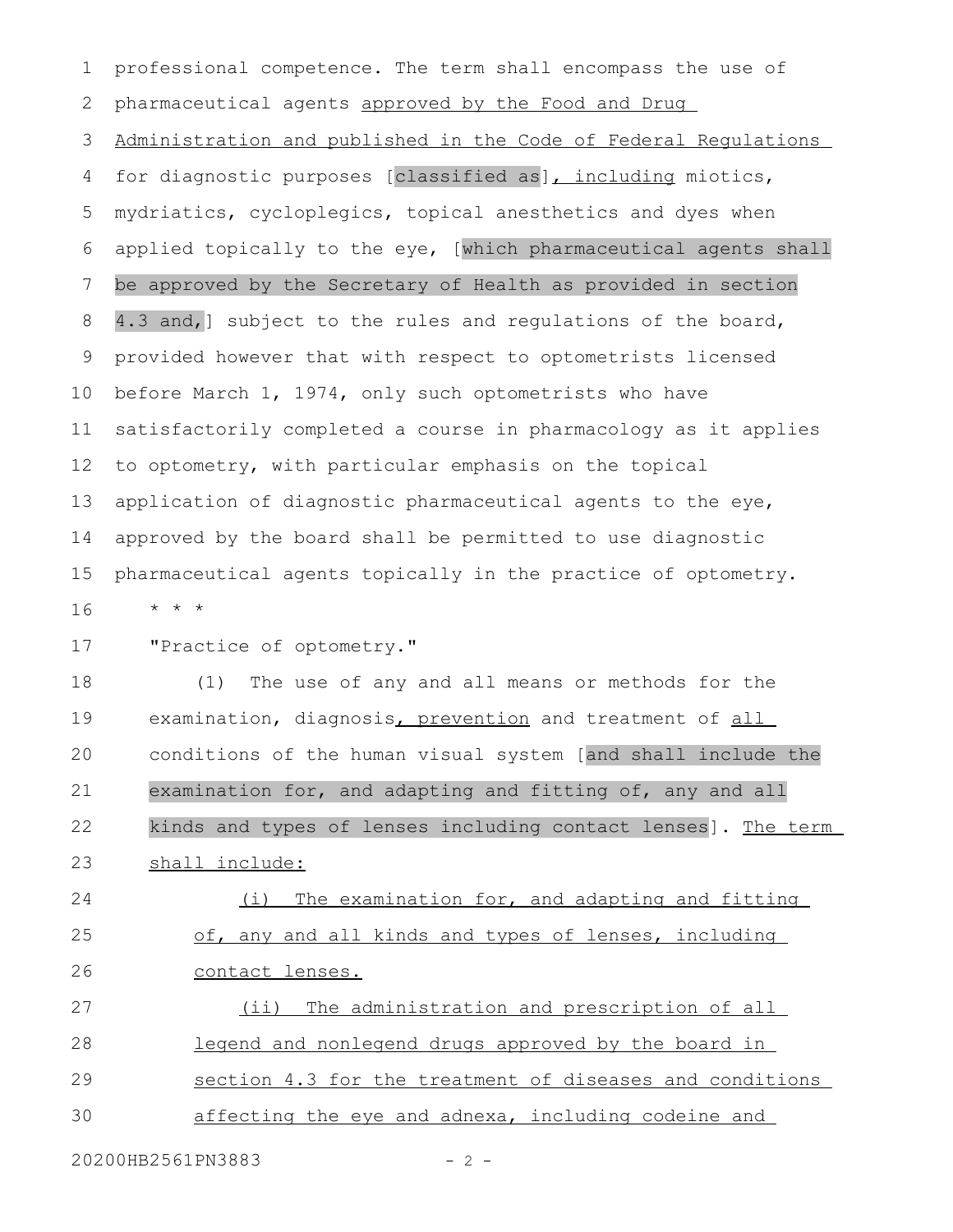hydrocodone combinations. The prescription of Schedule II controlled substances containing codeine and hydrocodone combinations may not exceed a 72-hour supply. (iii) The removal of superficial foreign bodies. (iv) The draining of superficial cysts. (v) Epinephrine auto-injectors for anaphylaxis. (vi) The ordering and interpretation of angiography via noninvasive imaging. 1 2 3 4 5 6 7 8

9

(vii) The treatment of glaucoma.

(2) The administration and prescription of legend and nonlegend drugs [as approved by the Secretary of Health as provided in section 4.3] for treatment of the eye, the eyelids, the lacrimal system and the conjunctiva and the removal of superficial foreign bodies from the ocular surface and adnexa so long as treatment of diseases or conditions of the visual system, other than glaucoma, dry eyes or allergies, as authorized under this paragraph shall not continue beyond six weeks from the initiation of treatment unless the prescribing optometrist documents consultation with a licensed physician. As used in this paragraph, the initiation of treatment may, but need not, include the prescription or administration of pharmaceutical agents for therapeutic purposes. 10 11 12 13 14 15 16 17 18 19 20 21 22 23

24

### [(3) The term shall not include:

(i) surgery, including, but not limited to, laser surgery; the use of lasers for therapeutic purposes; and the use of injections in the treatment of ocular disease; (ii) the use of Schedule I and Schedule II controlled substances; 25 26 27 28 29

(iii) treatment of systemic disease; and 30

20200HB2561PN3883 - 3 -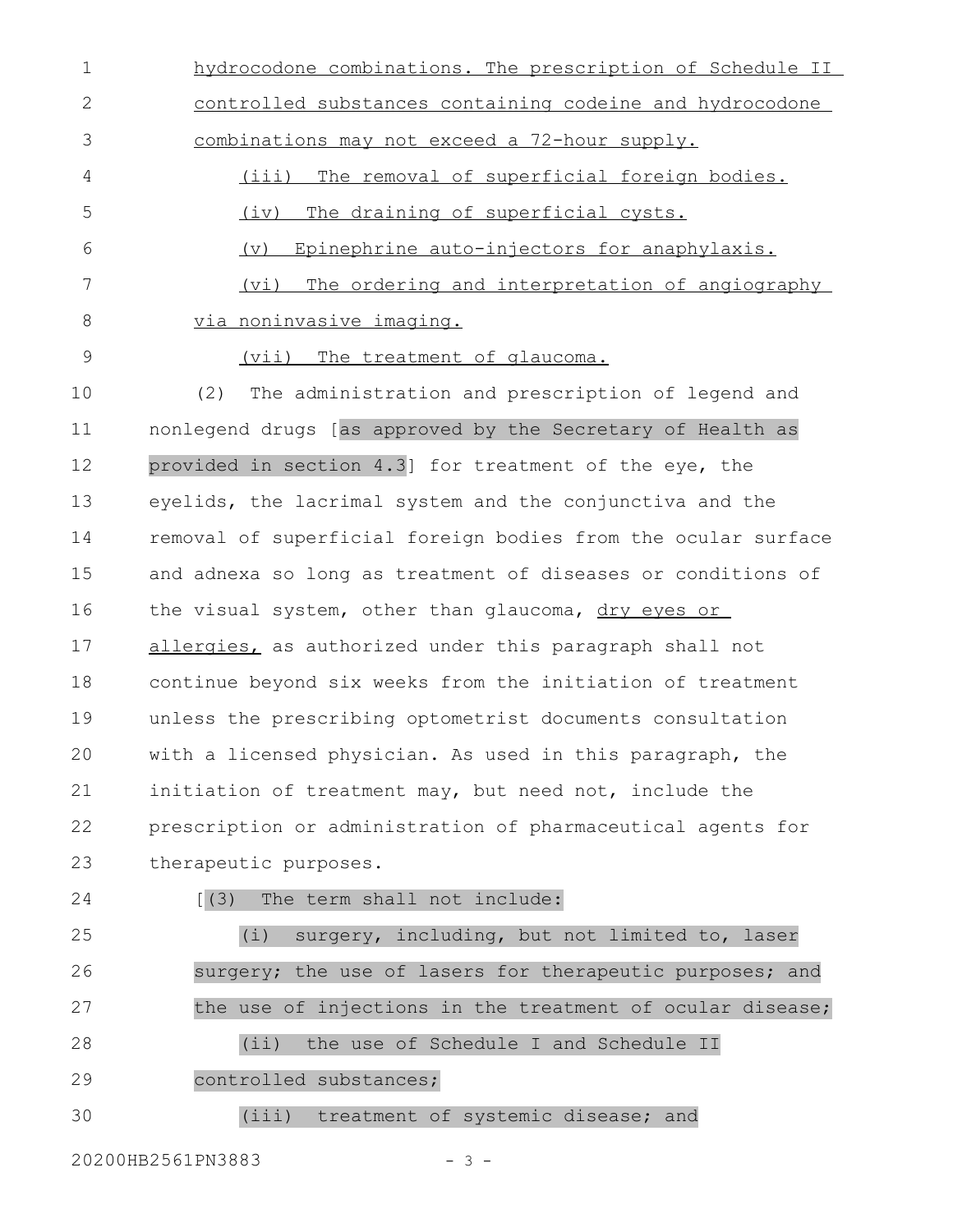| 1            | the treatment of glaucoma, except that<br>(iv)                |
|--------------|---------------------------------------------------------------|
| $\mathbf{2}$ | optometrists may use all topical pharmaceutical agents in     |
| 3            | the treatment of primary open angle glaucoma, exfoliation     |
| 4            | glaucoma and pigmentary glaucoma.]                            |
| 5            | The term shall not include:<br>(4)                            |
| 6            | (i) Surgery, including, but not limited to,                   |
| 7            | diagnostic, palliative, therapeutic, rehabilitative,          |
| 8            | cosmetic, refractive or laser surgery.                        |
| 9            | $(i$ ii)<br>Injections, other than the use of epinephrine     |
| 10           | auto-injectors for anaphylaxis.                               |
| 11           | (iii) The use of Schedule I and Schedule II                   |
| 12           | controlled substances, except for the use of codeine and      |
| 13           | hydrocodone combinations and any drugs approved by the        |
| 14           | board in section 4.3 for the treatment of ocular disease.     |
| 15           | (iv) The treatment of systemic disease.                       |
| 16           | $\star$ $\star$ $\star$                                       |
| 17           | Section 2. Sections 4.3 and $6(b)$ of the act are amended to  |
| 18           | read:                                                         |
| 19           | Section 4.3. Approval of drugs.                               |
|              | 20 Drugs shall be approved as follows:                        |
| 21           | All drugs currently approved by the Secretary of<br>(1)       |
| 22           | Health and in use in the practice of optometry on the         |
| 23           | effective date of this section shall be deemed approved under |
| 24           | this section.                                                 |
| 25           | Within 90 days of the effective date of this<br>(2)           |
| 26           | section, the board shall submit a list of drugs authorized    |
| 27           | under this act to the Secretary of Health, who, in            |
| 28           | consultation with the Physician General, shall approve or     |
| 29           | disapprove for good cause each drug. Upon failure of the      |
| 30           | Secretary of Health to act within 90 days of receipt of the   |
|              |                                                               |

20200HB2561PN3883 - 4 -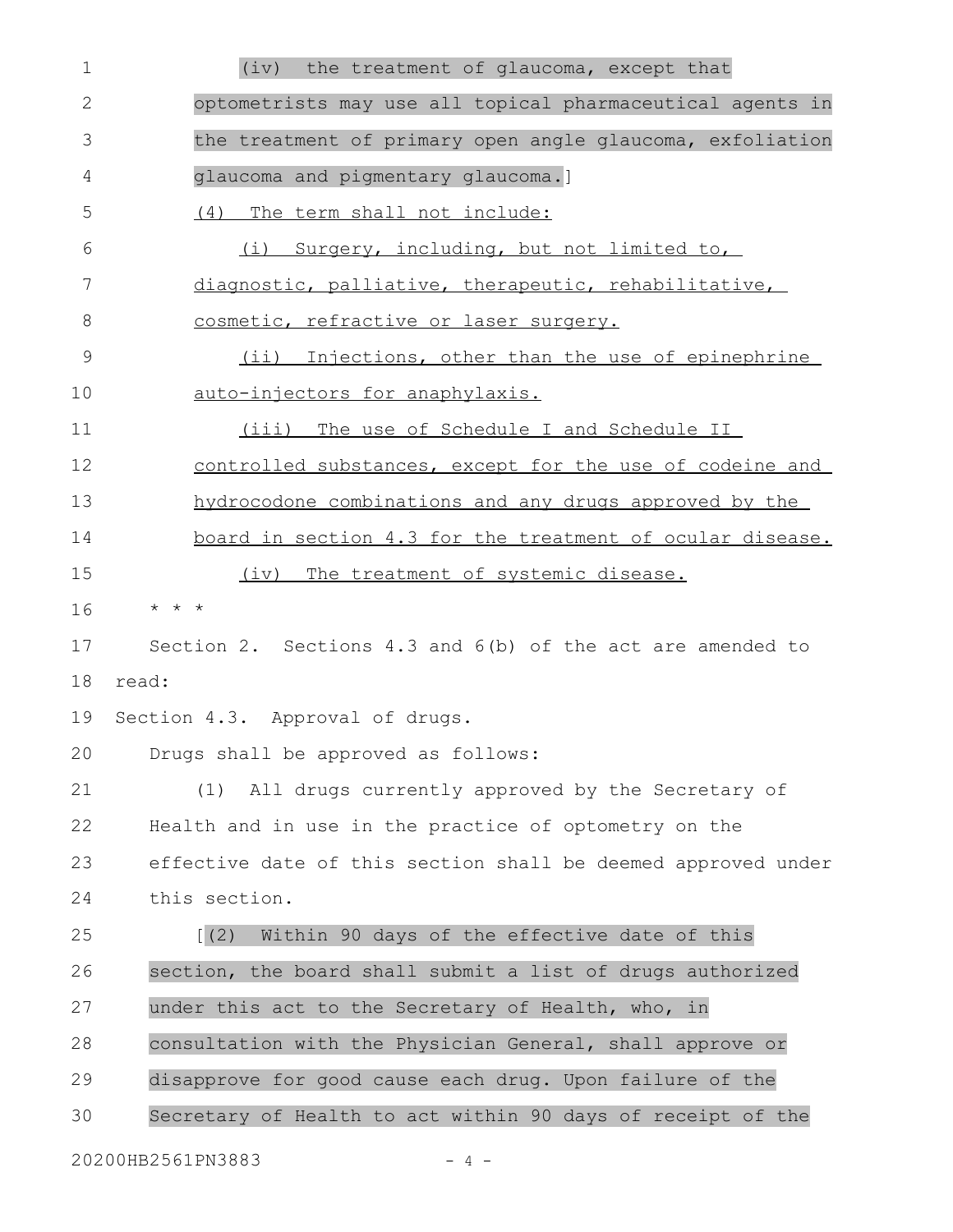list of drugs, the drugs shall be deemed approved for use under this act. 1 2

(3) The State Board of Optometry shall provide the Secretary of Health with lists of additional drugs for use under this act after such drugs are approved by the Food and Drug Administration, as published in the Code of Federal Regulations. The Secretary of Health, in consultation with the Physician General, shall approve or disapprove for good cause any such drug within 90 days of the receipt of the list. Upon failure of the Secretary of Health to act within 90 days, the drugs shall be deemed approved for use under this act.] 3 4 5 6 7 8 9 10 11 12

(4) On and after the effective date of this paragraph, the board may approve drugs for use in the practice of 13 14

optometry after the drugs are approved by the Food and Drug 15

Administration, as published in the Code of Federal 16

Regulations. 17

Section 6. Exemptions and exceptions. 18

\* \* \* 19

(b) The board shall permit externs, who are [fourth year] optometric students, to perform procedures and tests for the sole purpose of instruction and experience under the direct supervision and control of an optometrist licensed in this Commonwealth. Nothing contained in this act shall be construed to entitle an extern to practice optometry. 20 21 22 23 24 25

\* \* \* 26

Section 3. Section  $8(a)$  of the act is amended by adding a paragraph to read: 27 28

Section 8. Violations and penalties. 29

 $(a) * * * * *$ 30

20200HB2561PN3883 - 5 -